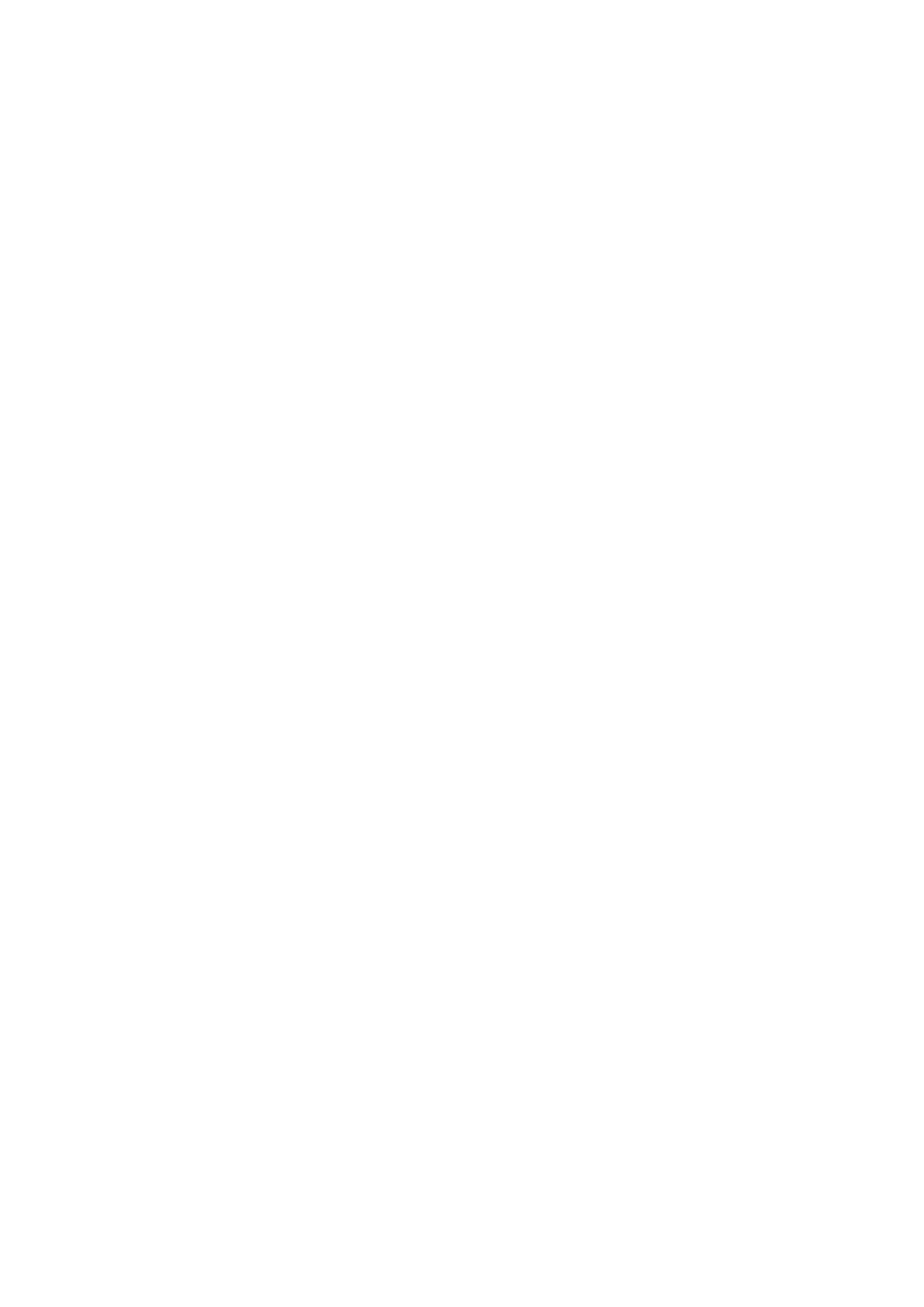

## **POLICY: RENT AND SERVICE CHARGE SETTING**

All reference to 'we', 'our' or 'us' in this Policy should be read as meaning Sandbourne Housing Association.

#### **1. Purpose and aim of the Policy**

- 1.1 A key aim of ours is to provide rented housing 60+ and rented housing 18+ to those who have limited financial resources and affordable to households in receipt of state benefits.
- 1.2 We will comply with all statutory and regulatory obligations with regard to rent and other charges to its residents.
- 1.3 We may undertake limited 'up to market renting' of properties, normally up to a maximum of five properties at any one time. They cannot have been social housing immediately prior to being market rented, except if they have been identified for disposal in the near future (normally within 12 months).

#### **2. Rents**

- 2.1 All our properties (except market rented) are currently charged at 'social rents' (or their equivalent). We will not be charging 'affordable rents' and if we decide to in the future, we will require the Regulator's consent.
- 2.2 Rents for assured tenancies (those commencing on or after 15 January 1989) are known as 'social rents' and are set in accordance with the Regulator of Social Housing (RSH) current rent setting formula. Rented 18+ properties are charged at between 100% and 105%. The discretionary element (110%) has been applied to all rented 60+ properties. Rents are normally adjusted annually.
- 2.3 For all lettings (excluding any market rented properties), the social rent and service charge will normally be set at the maximum allowable.
- 2.4 It is our intention that assured rents (excluding any market rented properties) should be in line with fair rents, wherever possible, so that there should be no discontent between residents.
- 2.5 All residents have a right to appeal against their rents or service charges in accordance with the terms of their Tenancy Agreement and statute.